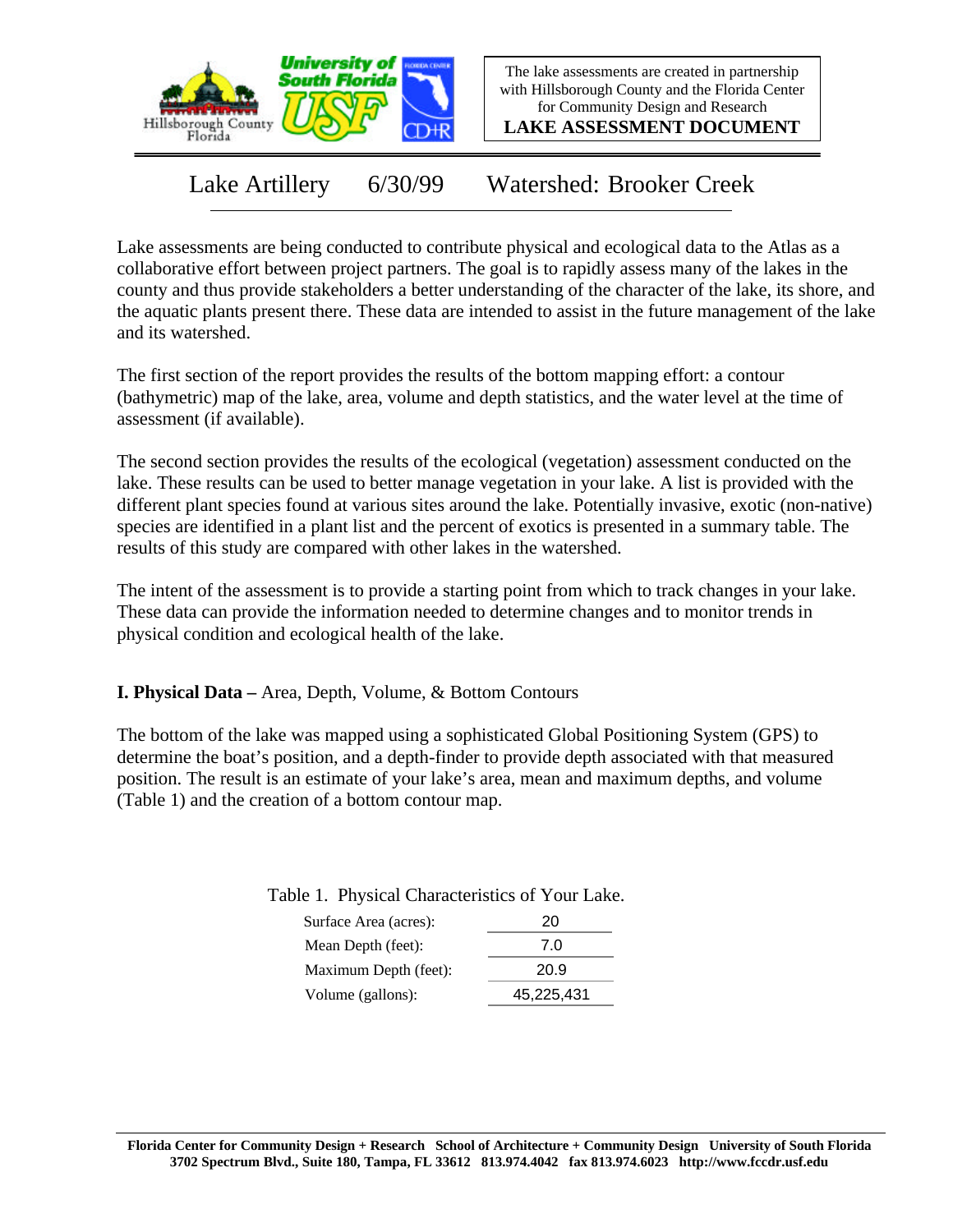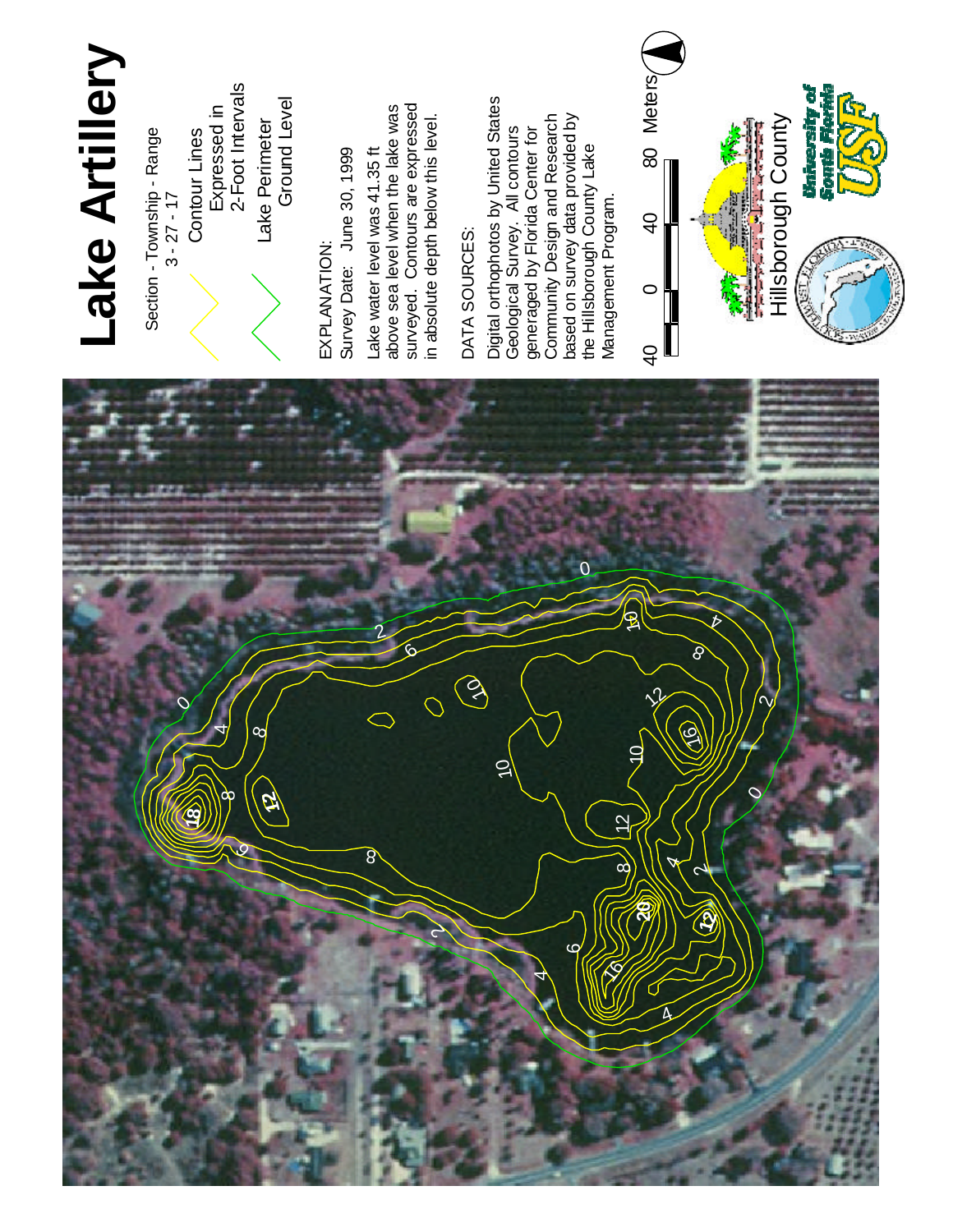

**LAKE ASSESSMENT DOCUMENT**

Lake Artillery 6/30/99 Watershed: Brooker Creek

## **II. Ecological Data**

Aquatic Plant Survey

Approximately equispaced sites are haphazardly mapped around the lake and the aquatic plants at each site are surveyed. The total number of species from all sites is used to approximate the total diversity of aquatic plants and the percent of invasive-exotic plants on the lake and in the watershed (Table 2). Many of these plants are considered ecologically harmful, as they tend to out-compete native species. Such "nuisance" plants can also make boating and other recreational activities difficult or impossible. The common and scientific names of plant species found on your lake are listed in Table 3.

> Table 2. Comparison of species diversity between your lake and other assessed lakes located within your watershed.

|                        |     | Lake Artillery Brooker Creek |  |
|------------------------|-----|------------------------------|--|
|                        |     | (Average)                    |  |
| Number of Taxa:        | 33  | 30                           |  |
| Percent Exotic Plants: | 15% | 14%                          |  |

Table 3. Botanical and common names of the most commonly found plants on your lake. Percent frequency (of occurence), habit (location where found), status (native or exotic), and EPPC status are provided.

| Common Name                            | are provided.<br><b>Plant Species</b> | Frequency | Habit     | <b>Status</b> | <b>EPPC</b> |
|----------------------------------------|---------------------------------------|-----------|-----------|---------------|-------------|
| Water Primroses, Primrosewillow        | Ludwigia spp.                         | 90%       | Emergent  | Unknown       | NL.         |
| Cypress                                | Taxodium spp.                         | 90%       | Emergent  | Native        | <b>NL</b>   |
| Water Spangles, Water Fern             | Salvinia minima                       | 70%       | Floating  | Native        | NL.         |
| Dayflower                              | Commelina diffusa                     | 60%       | Emergent  | Exotic        | NL.         |
| Manyflower Marshpennywort, Water Penny | Hydrocotyl umbellata                  | 60%       | Emergent  | Native        | NL.         |
| Wax Myrtle                             | Myrica cerifera                       | 60%       | Emergent  | Native        | NL          |
| <b>Pickerel Weed</b>                   | Pontederia cordata                    | 60%       | Emergent  | Native        | NL.         |
| Burhead Sedge, Cuban Scirpus           | Scirpus cubensis                      | 60%       | Emergent  | Native        | NL.         |
| Southern Red Maple                     | Acer rubrum var. trilobum             | 50%       | Emergent  | Native        | NL          |
| Baldwin's Spikerush, Roadgrass         | Eleocharis baldwinii                  | 50%       | Submersed | Native        | NL.         |
| Sweetbay Magnolia                      | Magnolia virginiana                   | 50%       | Emergent  | Native        | NL          |
| Torpedo Grass                          | Panicum repens                        | 50%       | Emergent  | Exotic        |             |
| Pine Tree                              | Pinus spp.                            | 50%       | Emergent  | Native        | <b>NL</b>   |
| Para Grass                             | Urochloa (Brachiaria) mutica          | 50%       | Emergent  | Exotic        |             |
| Swamp Fern                             | Blechnum serrulatum                   | 40%       | Emergent  | Native        | NL          |
| Cattails                               | Typha spp.                            | 40%       | Emergent  | Native        | <b>NL</b>   |

Florida Center for Community Design + Research School of Architecture + Community Design University of South Florida 3702 Spectrum Blvd., Suite 180, Tampa, FL 33612 813.974.4042 fax 813.974.6023 http://www.fccdr.usf.edu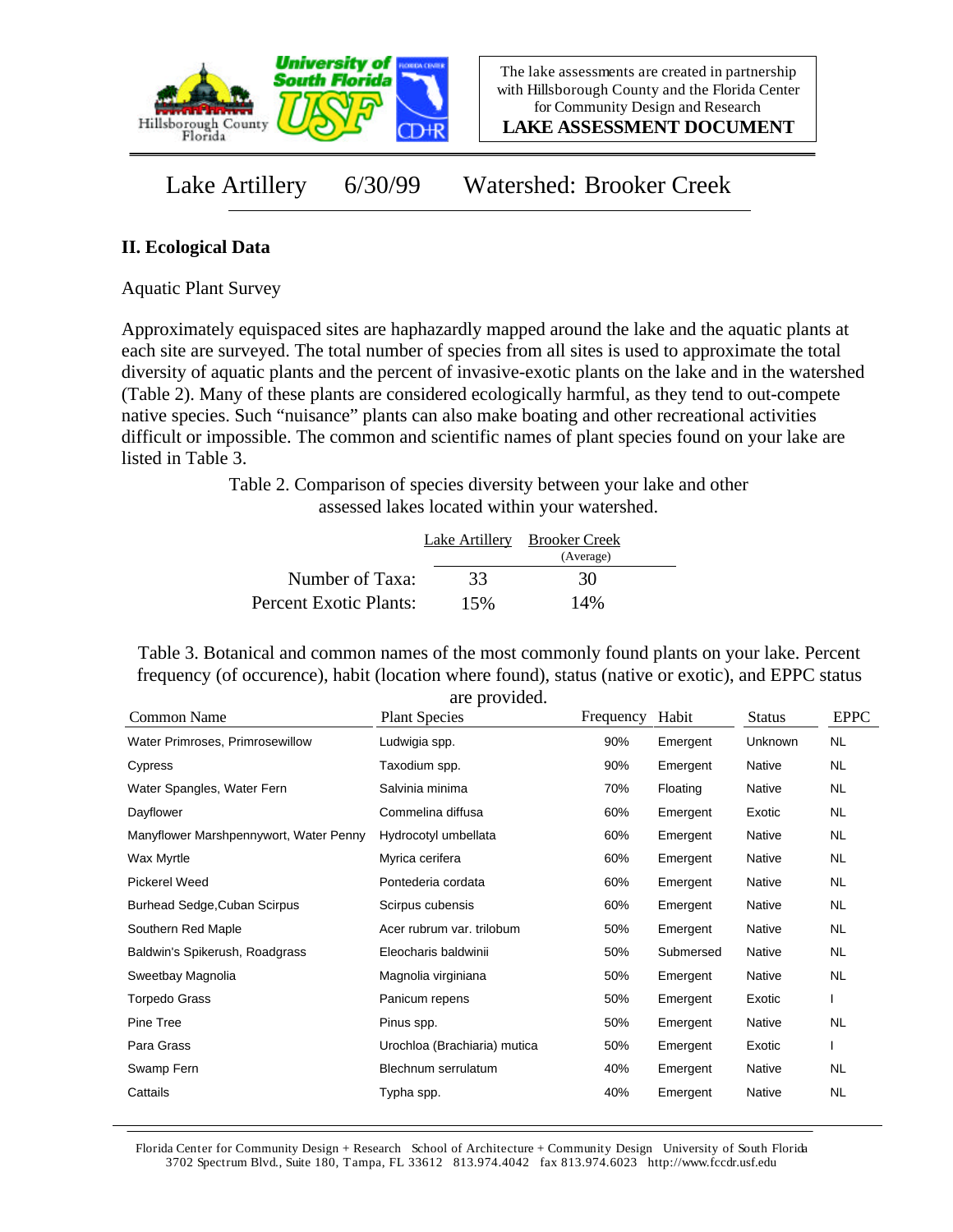## Lake Artillery 6/30/99 Watershed: Brooker Creek

| Sedge                                  | Cyperus spp.                | 30% | Emergent | Unknown | <b>NL</b>    |
|----------------------------------------|-----------------------------|-----|----------|---------|--------------|
| Dahoon Holly                           | llex cassine                | 30% | Emergent | Native  | <b>NL</b>    |
| Golden Canna, Bandana-Of-The-Everglade | Canna flaccida              | 20% | Emergent | Native  | <b>NL</b>    |
| Asian Pennywort, Coinwort, Spadeleaf   | Centella asiatica           | 20% | Emergent | Native  | NL.          |
| Wild Taro, Dasheen, Coco Yam           | Colocasia esculenta         | 20% | Emergent | Exotic  | $\mathbf{I}$ |
| False Daisy, Yerba De Tajo             | Eclipta alba (prostrata)    | 20% | Emergent | Native  | NL.          |
| Marsh St. John's Wort                  | Triadenum virginicum        | 20% | Emergent | Native  | NL.          |
| Algal Mats, Floating                   | Algal spp.                  | 10% | Floating | Unknown | Unknow       |
| <b>Alligator Weed</b>                  | Alternanthera philoxeroides | 10% | Emergent | Exotic  | Ш            |
| Carolina Mosquito Fern                 | Azolla caroliniana          | 10% | Floating | Native  | <b>NL</b>    |
| Sedge                                  | Carex spp.                  | 10% | Emergent | Unknown |              |
| Southern Wood Fern                     | Dryopteris ludoviciana      | 10% | Emergent | Native  | NL.          |
| Waterpod                               | Hydrolea quadrivalvis       | 10% | Emergent | Native  | <b>NL</b>    |
| Common Duckweed                        | Lemna spp.                  | 10% | Floating | Native  | NL.          |
| Cinnamon Fern                          | Osmunda cinnamomea          | 10% | Emergent | Native  | NL.          |
| Water Oak                              | Quercus nigra               | 10% | Emergent | Native  | NL.          |
| <b>Giant Duckweed</b>                  | Spirodela polyrhiza         | 10% | Floating | Native  | <b>NL</b>    |

Florida Center for Community Design + Research School of Architecture + Community Design University of South Florida 3702 Spectrum Blvd., Suite 180, Tampa, FL 33612 813.974.4042 fax 813.974.6023 http://www.fccdr.usf.edu